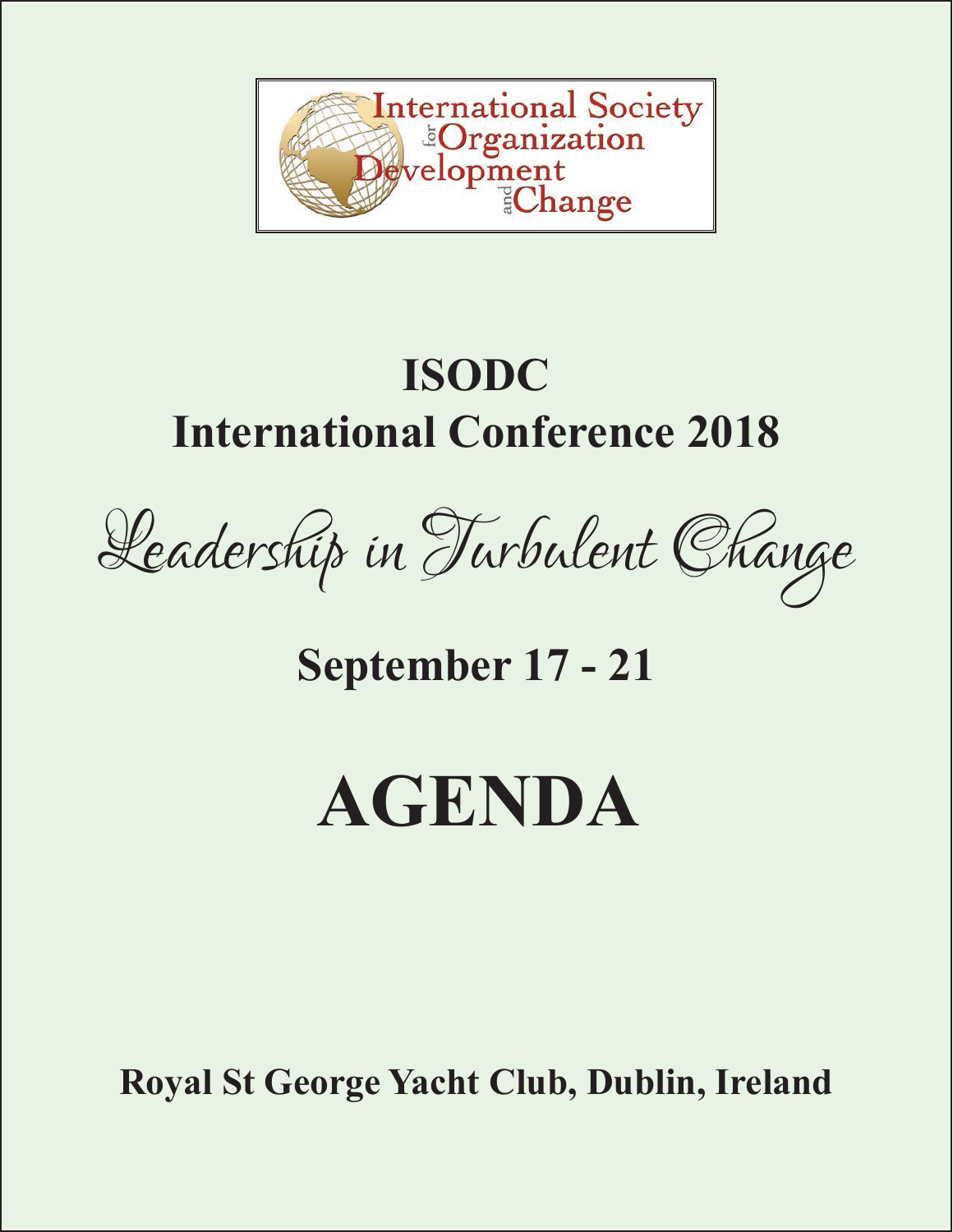### **INTERVENTION**

## Trinity Health Services Dublin, Ireland

#### **Brief Description:**

This intervention will be conducted on Monday, September 17, 2018. We will develop a 5 year strategy for Trinity Health Services.

~~~~~~~~~~~~~~~~~

#### **Sunday, September 16**

6:30 p.m. Meeting in the lobby of the Royal Marine Hotel Planning of the Intervention and Team assignments

#### **Monday, September 17**

9:00 a.m. Meet on-site at Trinity Health Services

**Register for the Intervention:** Please send an email to **joannecpreston@gmail.com** Write in the SUBJECT LINE: **Trinity Health Services register for this free intervention**.

**Contact:** Dr. Joanne Preston at joannecpreston@gmail.com with any questions.

#### **NOTE:**

Air Coach transportation from the airport over to the Royal Marine Hotel. (10 Euros) This looks to be the most economical transport from the airport.

#### **Monday Night 6:00 p.m. - 9:00 p.m. Open Dinner**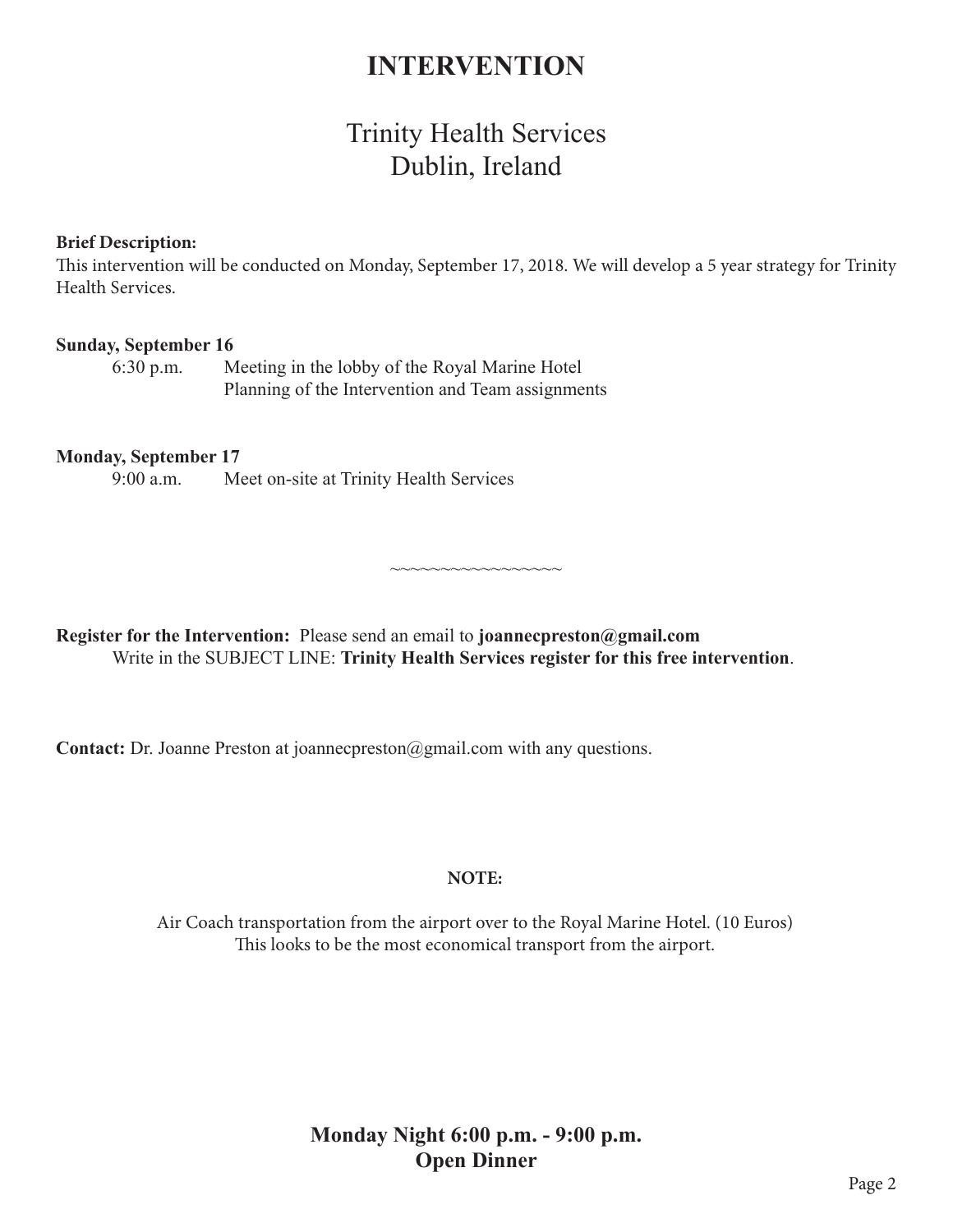## Tuesday September 18, 2018 **WORKSHOPS**

#### **9:00 a.m. - 10:30 a.m.**

#### **Room 1**

Alana James *Getting Started and Being Successful in the Wild and Woolly Land of Action Learning and Action Research - for those who are old hands as well as those just beginning*

#### **Room 2**

Anton Shufutinsky *ERGOnizational Development: Ergonomics as an OD Intervention*

**10:45 a.m. - 12: 15 p.m. Room 1** Scott Wimer *An In-depth Look at Executive Coaching*

#### **Room 2**

Eric Gaynor Butterfield *Interested in "Consulting," in "OD" ? Starting in the Profession or Starting a Consulting firm? Let's see and work on it.*

#### **12:15 p.m. - 1:15 p.m. LUNCH**

#### **1:15 p.m. - 2:45 p.m.** Free Time

#### **Room 1**

David Tunney and Dexter Hendrix *Leadership in Turbulent Seas - Navigating Geopolitical Waters and Enterprise Risk Management in Global Organizations*

#### **3:00 p.m. - 4:30 p.m. Room 1** Jai Kulkarni

*What is your True North?*

#### **Room 2** Roland Livingston and Gerry Glover *Culture, Change, and Leadership*

**Tuesday Night 6:00 p.m. - 9:00 p.m. Reception and Open Dinner**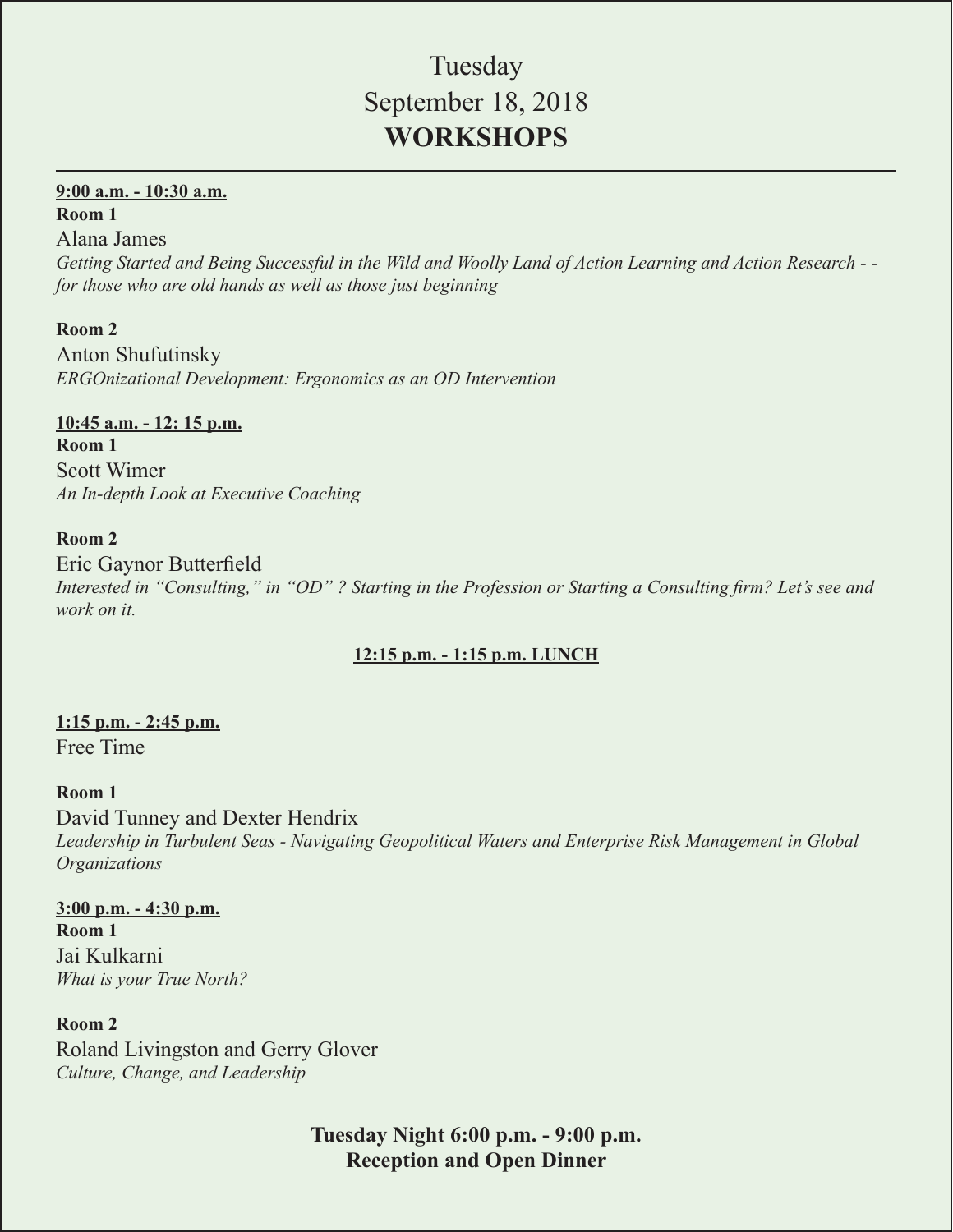## Wednesday September 19, 2018

**9:00 a.m. - 9:10 a.m.** Introduction

**9:10 a.m. - 11:00 a.m.** David Coghlan

**11:10 a.m. - 12:00 p.m.** Consulting Teams

#### **12:00 p.m. - 1:00 p.m. LUNCH**

#### **1:00 p.m. - 6:00 p.m.**  Presentations - 30 minutes each - 2 Rooms

| $1:00 - 1:30$ | Bena Long - Practitioners: The Experiences of Long-term Practitioners of Mindfulness and        |
|---------------|-------------------------------------------------------------------------------------------------|
|               | Organizational Leadership                                                                       |
| $1:30 - 2:00$ | Richard Cotter and Joanna Smyth - OD in Support of Leadership Renewal                           |
| $2:00 - 2:30$ | Michele Brown - Mistrust and American Medicine                                                  |
| $2:30 - 3:00$ | <u>Jane Martin</u> - Perception is Reality: Working Mothers' Social Identity and Perceptions of |
|               | <b>Advancement Potential</b>                                                                    |
| $3:00 - 3:30$ | <b>OPEN</b>                                                                                     |
| $3:30 - 4:00$ | James Sibel - Lived Experience of Lon-term Undocumented Mexicans Living in the United           |
|               | States and Potential Implications in the Workplace                                              |
| $4:00 - 4:30$ | Michael Cauley - Organizational BE: Development of Self and Systems Together                    |
| $4:30 - 5:00$ | Alana James - OD in Startup Land                                                                |
| $5:00 - 5:30$ | Jaikumar Annajikulkarni - From SWOT to SWEAT                                                    |
| $5:30 - 6:00$ | Debra Salsi - The Ultraliminal Connection of the Original Entrepreneurs                         |

**Wednesday Night 6:00 p.m. - 9:00 p.m. Open Dinner Irish Libations**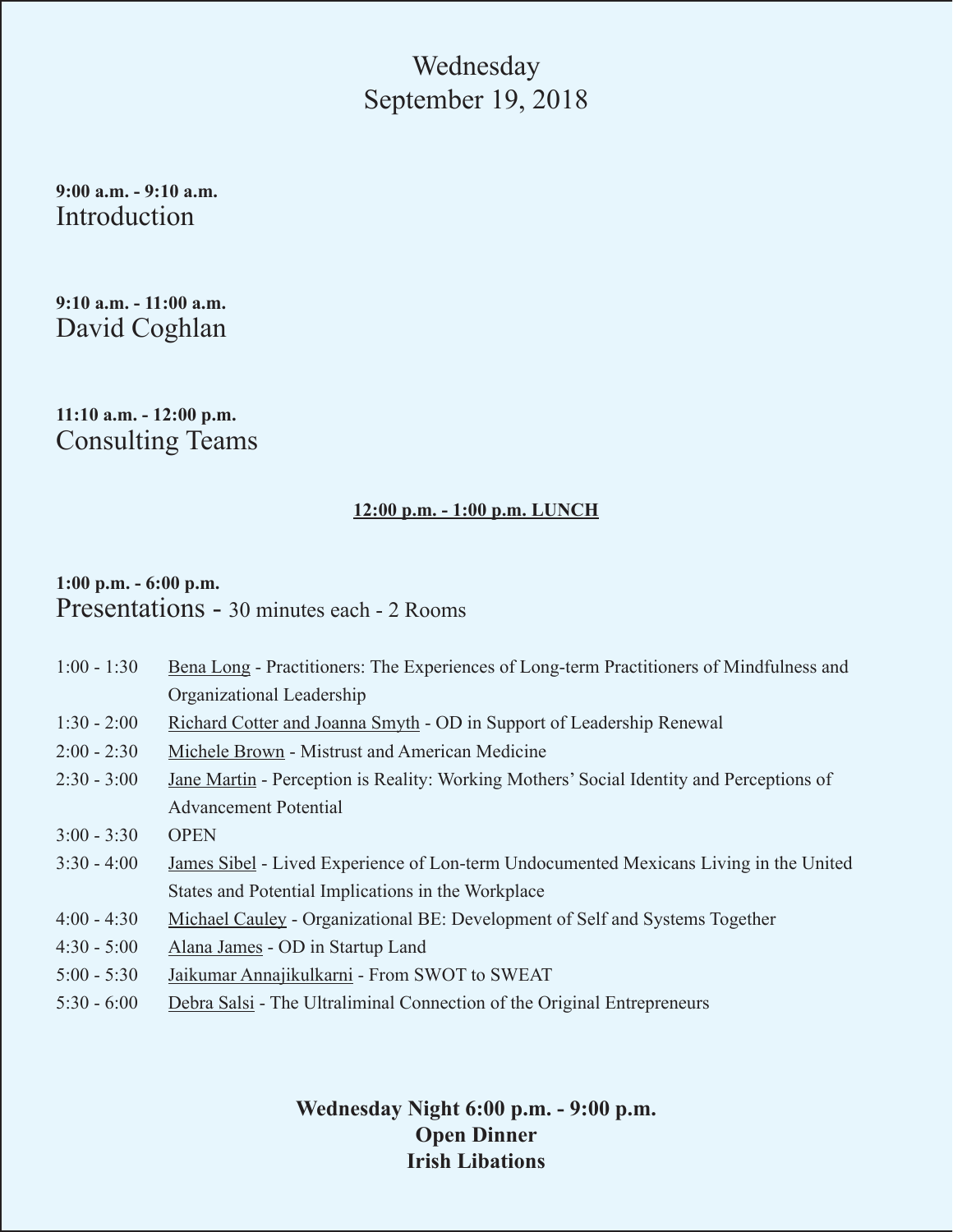## **Thursday** September 20, 2018

**9:00 a.m. - 11:00 a.m.** Henri Savall and Amandine Savall

**11:10 a.m. - 12:00 p.m.** Consulting Teams

#### **12:00 p.m. - 1:00 p.m. LUNCH**

#### **1:00 p.m. - 6:00 p.m.**  Presentations - 30 minutes each - 2 Rooms

- 1:00 1:30 Dixie Van Eynde Leadership Lessons that Endure... But do They Translate
- 1:30 2:00 Anton Shufutinsky The Lived Experience of Wounded Warriors in Post Military Corporate **Positions**
- 2:00 2:30 Nicos Rossides The Academic Practitioner Divide
- 2:30 3:00 Diane Stoy Training for Turbulence: Techniques That Have Stood the Test of Time
- 3:00 3:30 Catherine Kaehu Stakeholder Collaboration Strategies in the Hawaii Tourism Industry
- 3:30 4:00 Patrick Murray Hayden What are the Self-leadership Behaviors of High Performing Sales Professionals?
- 4:00 4:30 Quang Le Helping Leaders Manage Volatile, Uncertain, Complex, and Ambiguous Change
- 4:30 5:00 Ryan Cox The Relationship between Early-held Lived Experiences and Adult Life Effective Leadership Behavior
- 5:00 5:30 Jaikumar Annajikulkarni From SWOT to SWEAT
- 5:30 6:00 OPEN

**Thursday Night 6:00 p.m. - 9:00 p.m. Open Dinner Irish Libations**